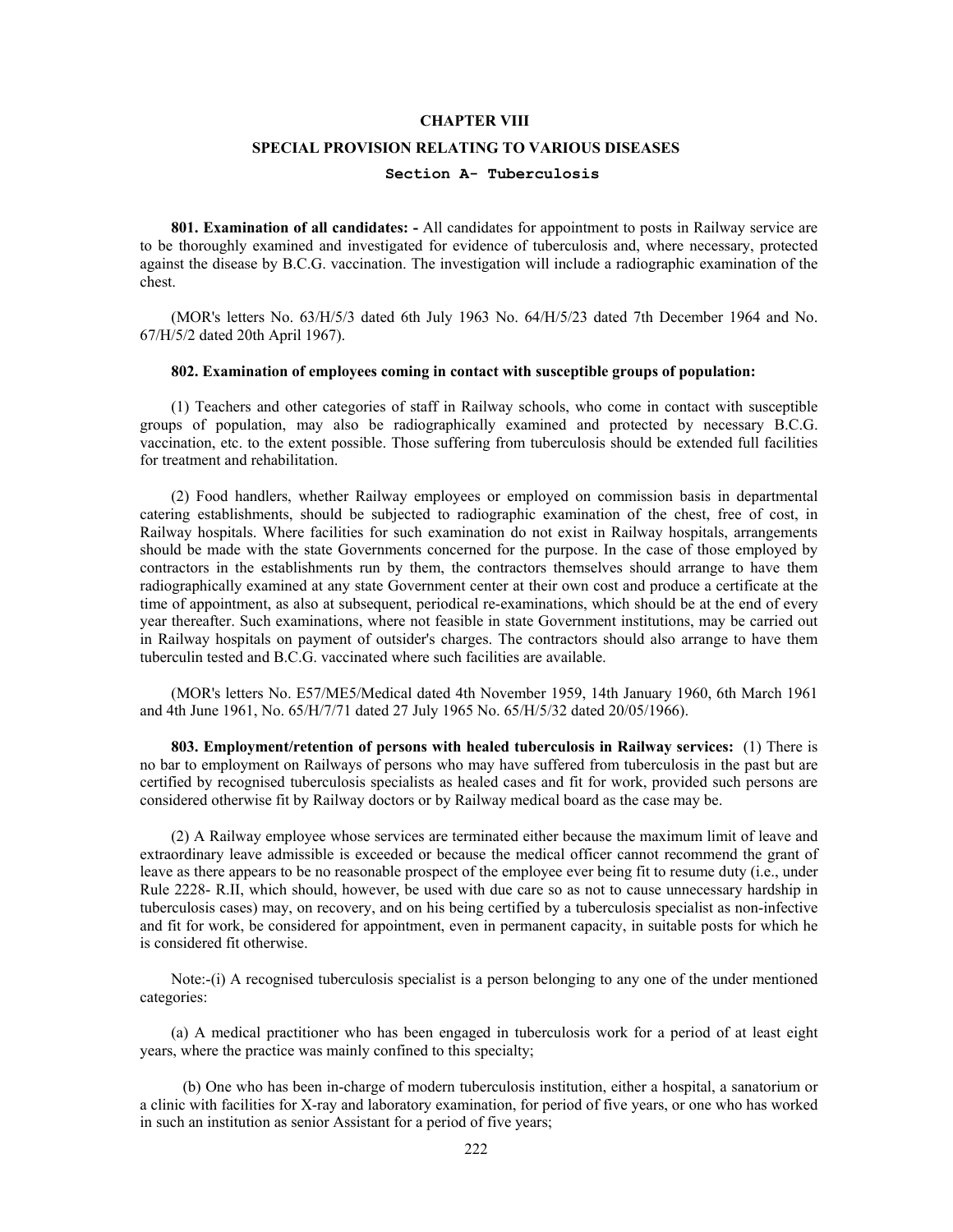(c) Professors and teachers of medicines recognised by the Universities who have had special training in tuberculosis or who have had a large practice, i.e., 50 per cent of his total practice was tuberculosis work for a period of at least five years.

 (i) The benefits envisaged in paragraph 803 above may, *mutatis mutandis*, be extended to apprentices also.

 (ii) When re-employed in permanent posts, they may be confirmed therein out of turn provided they were permanent before their previous service was terminated due to absence through sickness. If their previous service was only temporary, they may be confirmed in their turn counting their previous service also for this purpose only.

(iii) The balance of previous leave, if any, should lapse in the case of such re-employed staff.

 (iv) For purposes of fixation of pay of non-gazetted staff on re-employment, it should be fixed in such a way that, as far as possible, there is no sharp diminution in emoluments on their re-employment from what they were drawing at the time of their discharge from Railway service. The cases of re-employment in gazetted posts should be sent to the Ministry of Railways for orders.

 (v) Condoning of break in service for the purpose of provident fund and special contribution to provident fund will be dependent on the person refunding the provident fund and special contribution to provident fund previously received by him.

 (vi) The previous service will count for the purpose of passes and P.T.O s also when the break in service is condoned for the purpose of special contribution to provident fund.

 (vii) The previous service will be taken in to account for counting the length of service for purposes of eligibility to appear in a departmental test/examination.

 (MOR's letters No. E50ME5/39/3 dated 19th March 1953 and 23rd July 1953, No.1953, No. E54ME1/5/3 dated 28th October 1955 and NO. E56ME1/1/17/Medical, dated 16th July 1956).

 **804. Duties of a doctor on detection of a tuberculosis case:-** (1) Cases of tuberculosis or suspected tuberculosis may come to the notice of the Railway medical officers in one of the following ways viz..-

(i) in the course of normal work in the out-patient or in-patient department;

 (ii) From sick certificates brought by Railway staff from private medical practitioners and other non railway institutions; and

(iii) Cases discovered at chest clinics on Railways.

 (2) All tuberculosis cases should immediately be brought to the notice of the Medical Officer in-charge of the division by the Railway medical officer, who initially spots them, who will make the best possible arrangements commensurate with the condition of the patient for the treatment of the case either in a Railway chest clinic, a Railway Hospital, or a non-railway sanatorium/institution where separate annexes/beds have been reserved for the purpose. The Medical Officer in-charge of the division will also take necessary action in regard to examination, segregation or follow up of contacts and prophylactic inoculation of the Railway population at risk.

# **805. Scope of treatment of employees. their families and dependants-In Railway hospitals and Railway chest clinics**

 (1) Railway employees, members of their families and dependent relatives will receive, free of charge, treatment for tuberculosis, to the extent facilities are available in Railway hospitals and Railway chest clinics.

# **In reserved accommodation in non-railway sanatoria /institutions**

 (2) Railway employees, members of their families and dependent relatives may receive, free of charge, treatment for tuberculosis, in non-railway sanatoria/institutions where separate annexes/beds have been reserved for the purpose.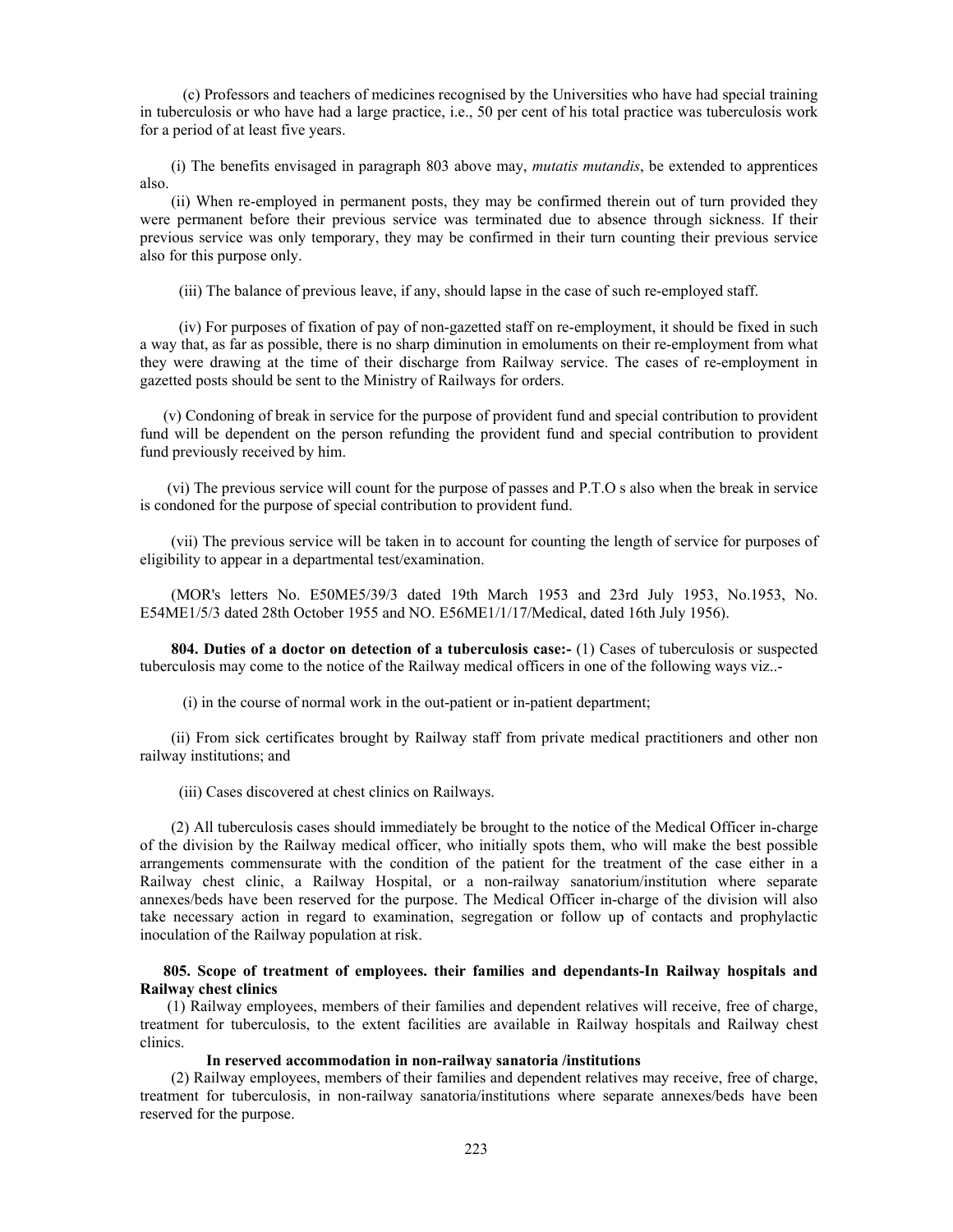(3) For institutional treatment, preference should be given to Railway employees. The family members and dependent relatives of the Railway employees may be allotted these reserved beds when not required for Railway employees themselves. However, family members and dependent relatives, when admitted, will not be required to give place to Railway employees.

 (4) Before sending a patient to a non-railway sanatorium/institution, the case should be got approved by the authorities of the sanatorium/institution by sending them skiagrams and clinical notes etc., in the forms prescribed by them. After examination of these skiagrams and clinical notes, etc., the authorities of the sanatorium/institution will advise the Medical Officer in-charge of the division concerned of the suitability or otherwise of the patient for admission.

 (5) It is also necessary that the authorities of the sanatorium/institution should inform the Medical Officer In-charge of the Division concerned at least four weeks before the discharge of a patient from the sanatorium/ institution, so that the patient next in the waiting list can be sent in his place in time and the bed does not remain vacant for a long time.

 (6) It is advisable that the authorities of sanatorium/ institution send all admission and discharge reports to the Medical Officer In-charge of the concerned Division .

#### **In non-reserved accommodation in recognized non-railway sanatoria/institutions**

 (7) When early sanatorium or hospital treatment is necessary and no Railway reserved beds are available, Railway employees, members of their families and dependent relatives may, at the instance of their authorized medical officer, get themselves admitted in non-reserved accommodation in the non-railway tuberculosis sanatoria/ institutions recognized for the purpose,.

 (8) The authorized medical officer, while referring cases against non-reserved accommodation in recognized sanatoria/institution in terms of sub-paragraph (7) above, should give the following certificates:

(a) Early admission to the sanatorium/institution is necessary.

(b) No railway-reserved bed is available.

 (9) The Chief Medical Director of the Railway should, in such cases, contact the Medical Superintendents of the recognized sanatoria and refer the cases for admission and treatment, to them subject to conditions that

(i) the standard of treatment provided by them is good and efficient,

(ii) the patient should, as far as possible, be admitted to a free ward,

 (iii) If (ii) above is not possible, then the patient should be admitted to the lowest class of paying wards, where charges should be comparable to those paid for reserved beds in other sanatoria, of up to Rs. 2,400 per bed per annum, and

 (iv) In case the patient prefers to be in a paying/costlier ward, even when accommodation is available in a free/lower class of paying ward, he may be allowed to do so, but additional cost shall not be borne by the Railway.

 Note. (i) The Chief Medical Directors and the Medical Officer In-charge of Division should maintain full information regarding all sanatoria and similar other institutions on the Railway irrespective of whether they have beds reserved at the cost of Railway revenues, and should also keep sufficient number of admission forms of all those sanatoria/institutions, so that patients who may wish to make their own arrangements for bed may have the necessary information and advice readily available to them.

 (ii) A patient should, at his own cost, provide himself with necessary utensils, clothing mosquito net, etc., if the regulations of a sanatorium/institution so require.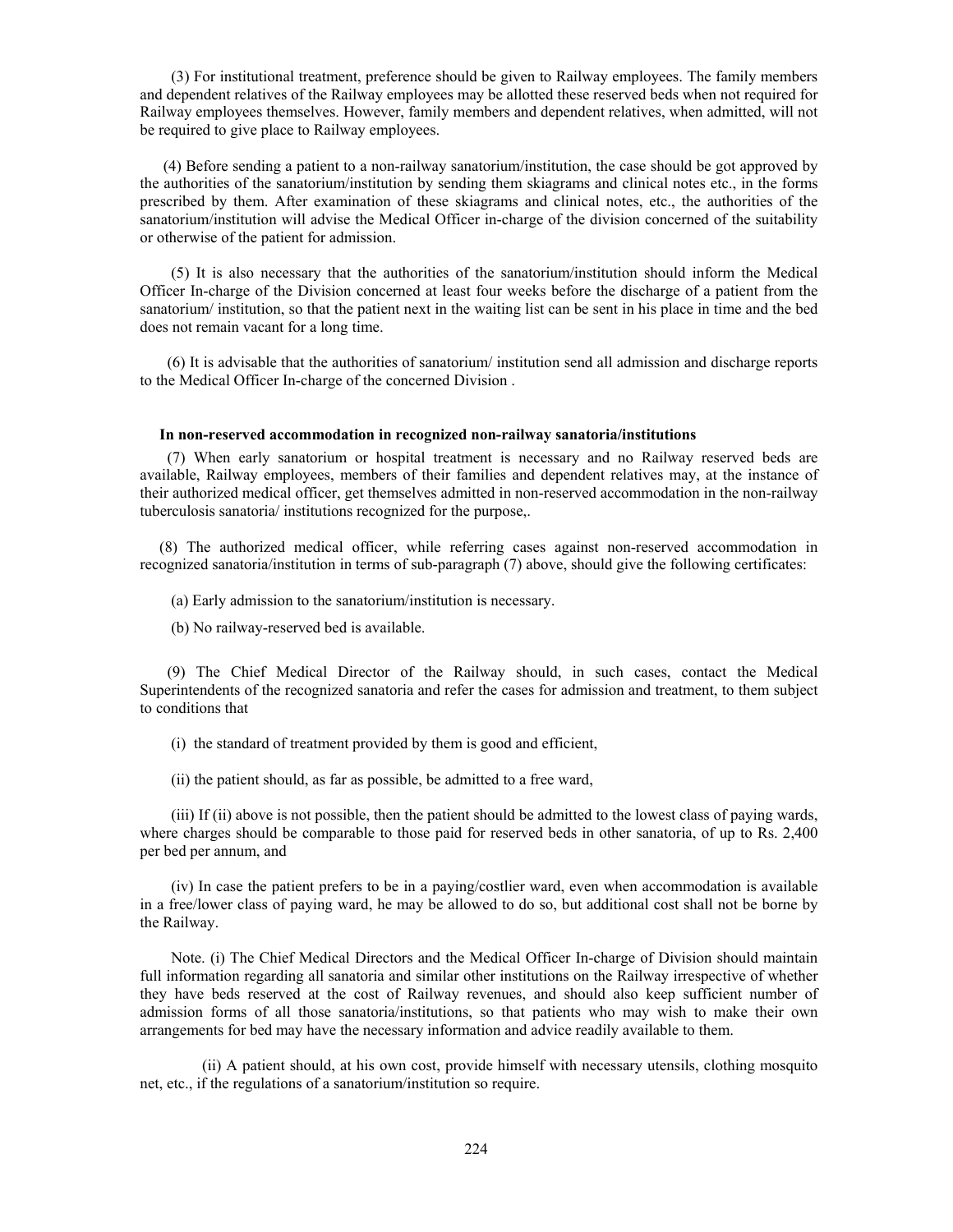(Rule 641(I) and Note below Rule 641(II)-R.I., MOR's letters No. E57ME3/8/Medical dated 14th/16th November 1957 and. No60/m. & H/5/2 dated 5th September 1960)

#### **806. Admissibility of free diet to patients suffering from tuberculosis:- Please see paragraph 641**

 **807. Payment of medical expenses incurred by patients suffering from tuberculosis.-** When a Railway employee, a member of his family or dependent relatives receive treatment in non-reserved accommodation in a recognized tuberculosis institution in terms of paragraph 805(7) above, the sanatorium charges, including diet charges, incurred on all kinds of tuberculosis diseases, may be paid direct to the sanatorium authorities by the Railway Administrations on the basis of the monthly bills received subject to the conditions that:-

 (i) Before payment is made, the charges on account of special medicines, reimbursement in respect of which is not admissible, and the cost of diet in respect of those whose pay is more than Rs.4200/- per month, are deducted from the bills of the sanatorium, and

 (ii) Payment should be made only so long as a reserved bed is not available in the same hospital or in a nearby hospital and, as soon as a reserved bed is available, the patient should be removed to the reserved bed, unless it is medically inadvisable to do so.

 Note: Cost of special medicines or extra diet should be borne by the Railway administrations if the cost of reservation of beds in a sanatorium/institutions does not include such charges. The General Manager will have full powers to sanction the cost of such special medicines. These powers should not, however, be re-delegated to lower levels.

(Ministry of Railways' letters No. 63/H/1/2 dated 16th February 1963, No. 70/70/H/5/1 dated 17th April 1970 and No. PC-68/DA-1/4 dated 6th June 1970).

 **808. Post-treatment check-up of Railway employees by tuberculosis specialists:**- Where it is considered by the Medical Officer In-charge of Division concerned that a patient should be sent to a sanatorium/institution for a follow-up by a tuberculosis specialist, arrangements for the same should be made. If, for non-availability of reserved beds, the patient has to be admitted in non-reserved accommodation, the charges incurred will be borne by the Railway Administration.

 **809. Submission of Reports.-** The Medical Officer In-charge of Divisions should send monthly reports to the Chief Medical Director, in all necessary details about the progress of the patients sent to the different railway/non-railway sanatoria/institutions. The Chief Medical Directors will thus be in a position to determine approximately when the next vacancy will occur, and ensure full utilisation of the reserved beds.

#### **810. Issue of passes to patients suffering from tuberculosis: please see para 832.**

## **811. Admissibility of allowances to patients suffering from tuberculosis: please see para 833.**

 **812. Establishment of chest clinics:** (1) With a view to provide preliminary and post-sanatorium treatment to the Railway employees, their family members and dependent relatives suffering from tuberculosis, and thus to correspondingly reduce their stay in non-railway sanatoria/institutions, a minimum of one chest clinic should be provided for each division on the Railways, irrespective of the bed strength of the divisional hospital. These chest clinics may ordinarily be located in each divisional hospital, due regard being paid also to stations at which there is a large concentration of railway population, for example, a large workshop or shed, etc.

(2) These chest clinics should have the following facilities: -

- (i) X-ray examination of the chest.
- (ii) sputum and blood test .
- (iii) specialised equipment, like artificial pneumothorax and pneumoperitonium,
- (iv) special antibiotics and drugs,
- (v) a few beds for indoor accommodation, primarily for outstation patients, and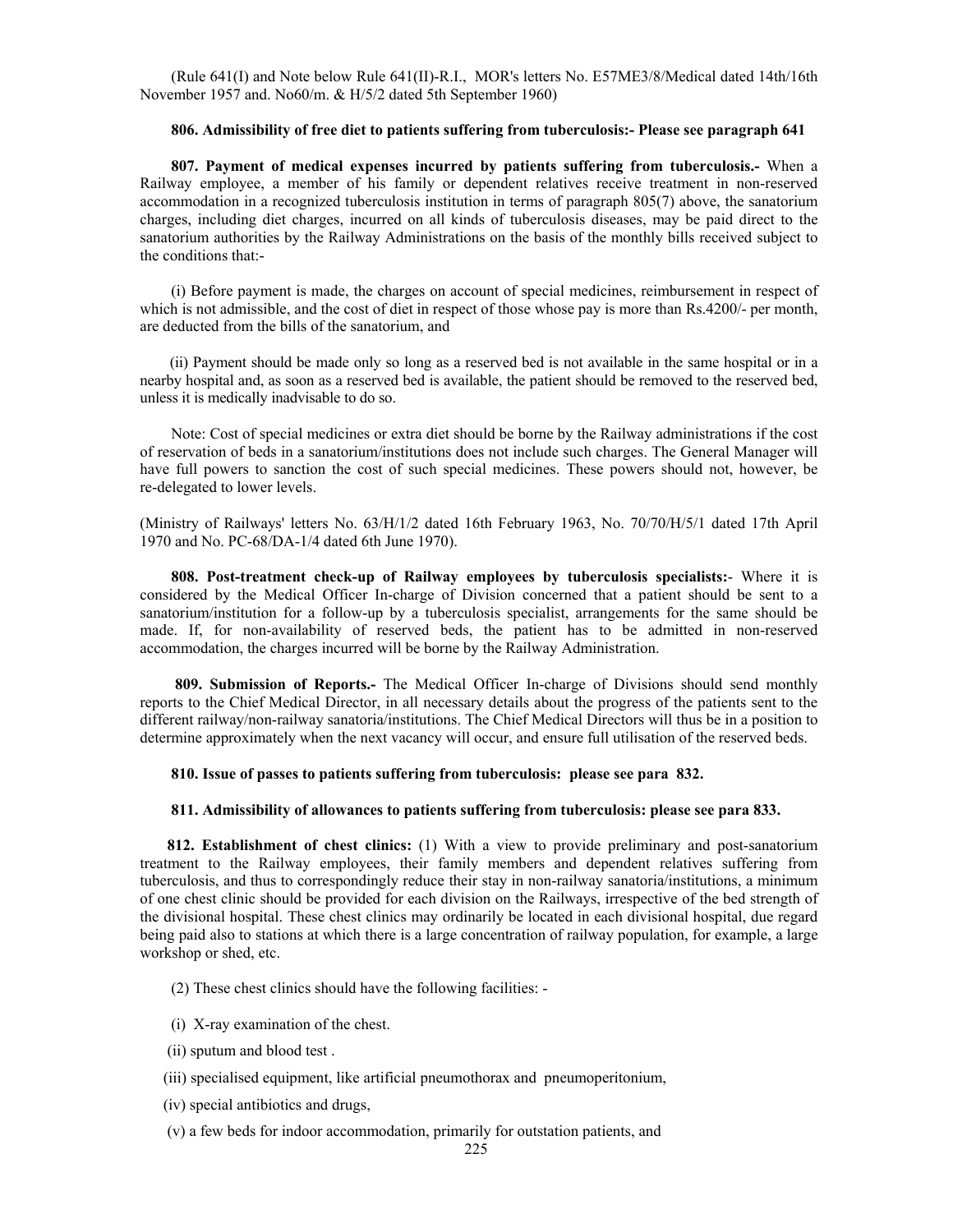(vi) a doctor having special training and experience in tuberculosis.

(Ministry of Railways, letters NO. E 55ME5/54/Medical dated 24th February 1956 and 6th November 1956).

 **813. Orientation training course at the National Tuberculosis Institute, Bangalore:-** (1) With a view to have effective control on the incidence of tuberculosis amongst Railway population, each Railway may send one team at a time consisting of the following staff, for orientation training courses for control of tuberculosis at the National Tuberculosis Institute, Bangalore:-

(i) One Medical Officer.

(ii) One treatment organiser/(Health Visitor)

(iii) One X-ray Technician.

(iv) One Laboratory Technician.

(v) One B.C.G. team leader.

(vi) One Sr. Clerk (statistical).

(2) The following terms will govern the training of such teams :-

(i) The duration of the training will be for a period of three months.

(ii) The period of training will be treated as on duty.

 (iii) The trainees may be allowed stipend (Rs. 100 per month in the case of the medical officer and Rs. 50 per month in the case of other categories) that will be paid by the Health Ministry or travelling allowance under Rule 331-R.I., whichever is higher. Only the difference between the travelling allowance and the stipend will be payable by the Railway.

 (iv) Free simple hostel accommodation will be provided to the trainees, who will however have to meet their messing and other incidental expenses, themselves.

(MOR's letter NO. 64/H/5/31 dated 3rd September 1965)

 **814. Annual return regarding data on tuberculosis -** A consolidated return, giving month wise information in the prescribed proforma as given in Annexure I to this chapter, should be furnished to the Tuberculosis Association of India at the end of every financial year, and a copy there of endorsed to the Ministry of Railways.

(MOR's letter No. MH58ME5/12/Medical dated 30th June 1959and 25th July 1962)

Section B-- Cancer

 **815. Scope of treatment of employees, their families and dependants.-(**1) A Railway employee, a member of his family or dependent relatives shall receive, free of cost, treatment for cancer at Railway hospitals, to the extent facilities for such treatment exist.

 (2) They may also receive, free of cost, treatment, at the nearest recognised hospital providing such treatment, on the recommendation of the authorised medical officer.

 In case where they are advised by the Medical superintendent of the recognised hospital to continue certain treatment or check ups after their discharge from the hospital as a follow-up, they may be allowed to do so without consulting an authorised medical officer.

(3) If the Medical Superintendent of the recognised hospital to whom the patient is sent for treatment by the authorised medical officer, recommends that special treatment is necessary at the Tata Memorial Hospital, Mumbai, such patient may also receive free treatment at this hospital.

 (Rule 943-R.I. and MOR's letters No. MH60MEI/4/Medical dated 10th March 1961, No.62/H/1/53 dated 13th September 1962 and No. 77/H/6-1/41 dated 11th January 1978).

**816. Issue of passes to patients suffering from cancer.-** Please see para 832.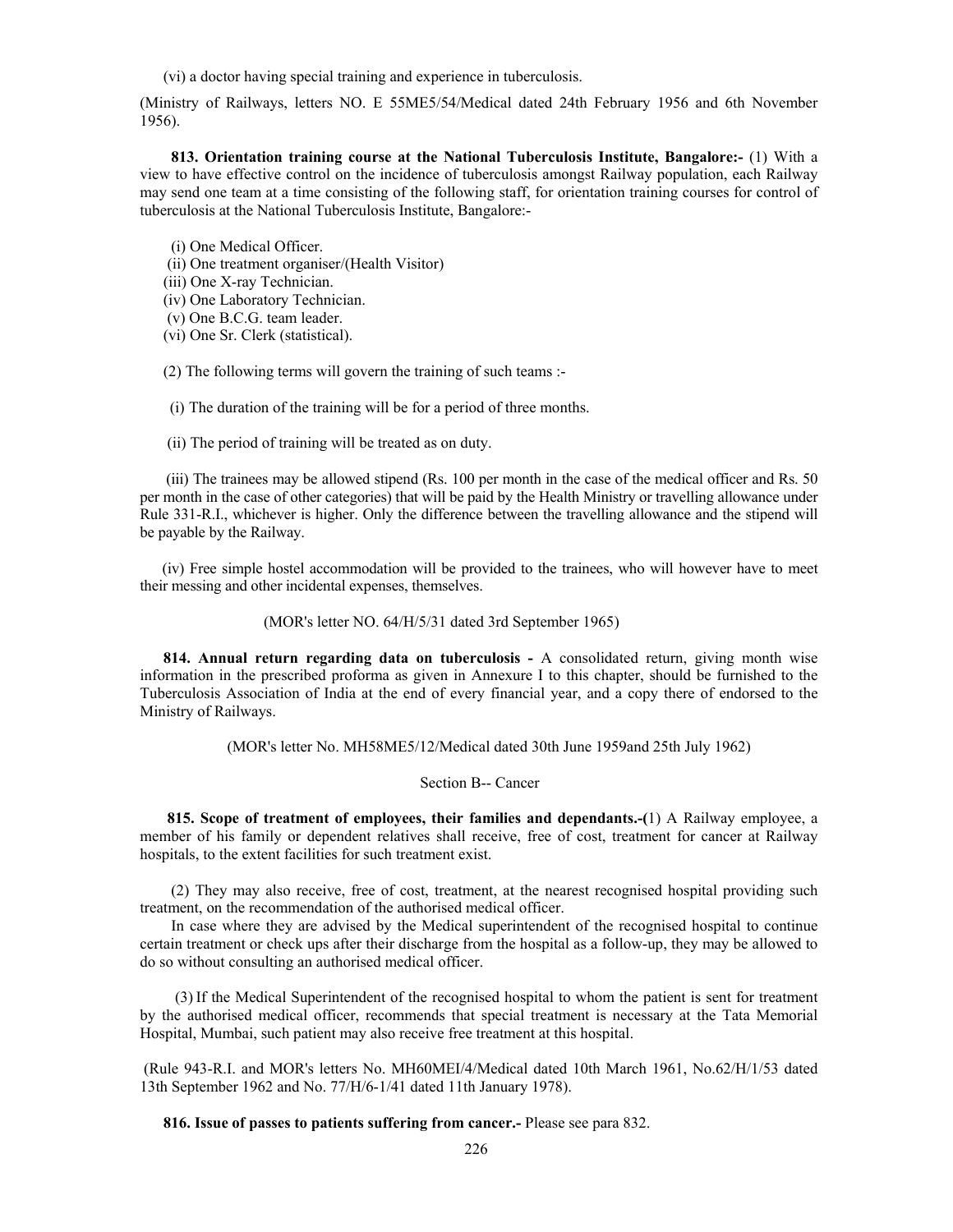# **817. (a). Admissibility of allowances to patients suffering from cancer.-** please see para 833. **(b) Admissibility of free diet to patients suffering from cancer .-** please see para 641.

#### **818. Grant of advances to patients suffering from cancer.-** please see para 834.

 **819. Facilities available to Railway passengers (other than employees) suffering from cancer./other diseases-**(1) Cancer patients are granted concession while travelling alone or with an attendant. The concession is allowed for admission to or on discharge from hospitals/institutes where cancer patients are treated and also for their re-examination or periodical check-up.

(2) The concession order (letter of authorisation) for the outward journey is issued by the Divisional Railway Managers/Divisional Commercial Managers/Chief Commercial Managers etc., of the Railway concerned on production of a certificate in a prescribed form from the State/Divisional Medical Officer/Registered Medical Practitioner/officer-in-charge of the Cancer hospital/institute. On presentation of the concession order, the station Master issues tickets at concessional rates.

(3) For return journey on discharge from cancer hospital/institute or after re-examination or periodical check-up, the Station Master/Dy.Station Superintendent issues the concessional tickets on production of a certificate from the officer-in-charge of hospital.

# **Section C-Poliomyelitis, Cerebral Palsy and Spastic Paralysis**

 **820. Scope of treatment of employees, their families and dependants.-(**1) A Railway employee a member of his family or dependent relatives shall receive, free of cost, treatment for polio, cerebral palsy and spastic paralysis, at Railway hospitals, to the extent facilities for such treatment exist.

 (2) They may also receive, free of cost, treatment at the nearest recognised hospital providing such treatment on the recommendation of the authorised medical officer.

 (3) If the Medical Superintendent of the recognised hospital, to whom the patient is sent for treatment by the authorised medical officer, recommends that special treatment is necessary at the Children's Orthopaedic Hospital, Mumbai, such patient may also receive free treatment at this hospital.

 **821. Grant of advances to patients suffering from polio, cerebral palsy and spastic paralysis**- please see paragraph 834.

 **822. Admissibility of allowances to patients suffering from polio, cerebral palsy and spastic paralysis-**- please see para. 833.

#### **Section D-Mental health**

 **823. Scope of treatment of employees, their families and dependants.-** (1) A Railway employee, a member of his family or dependent relatives shall receive, free of cost, treatment for mental diseases at Railways hospitals, to the extent facilities for such treatment exist.

 (2) They may also receive, free of cost, treatment at any recognised hospital providing such treatment, on the recommendation of the authorised medical officer.

 (3) The duration of the treatment for which reimbursement of medical expenses will be admissible to the Railway employee concerned should not exceed six months to begin with unless the Medical Superintendent of the mental hospital concerned certifies that further treatment for a reasonable period, up to two and half years in five or more separate spells (i.e. six month or less at a time) beyond the initial six month limit, is likely to lead to complete recovery of the patient.

 Note: - As an alternative to the method of reimbursement to the Railway employees as referred to above, the state Governments, where agreeable, may debit the Railway administration concerned for the expenses incurred on Railway cases in their recognised mental hospitals. These instructions will apply also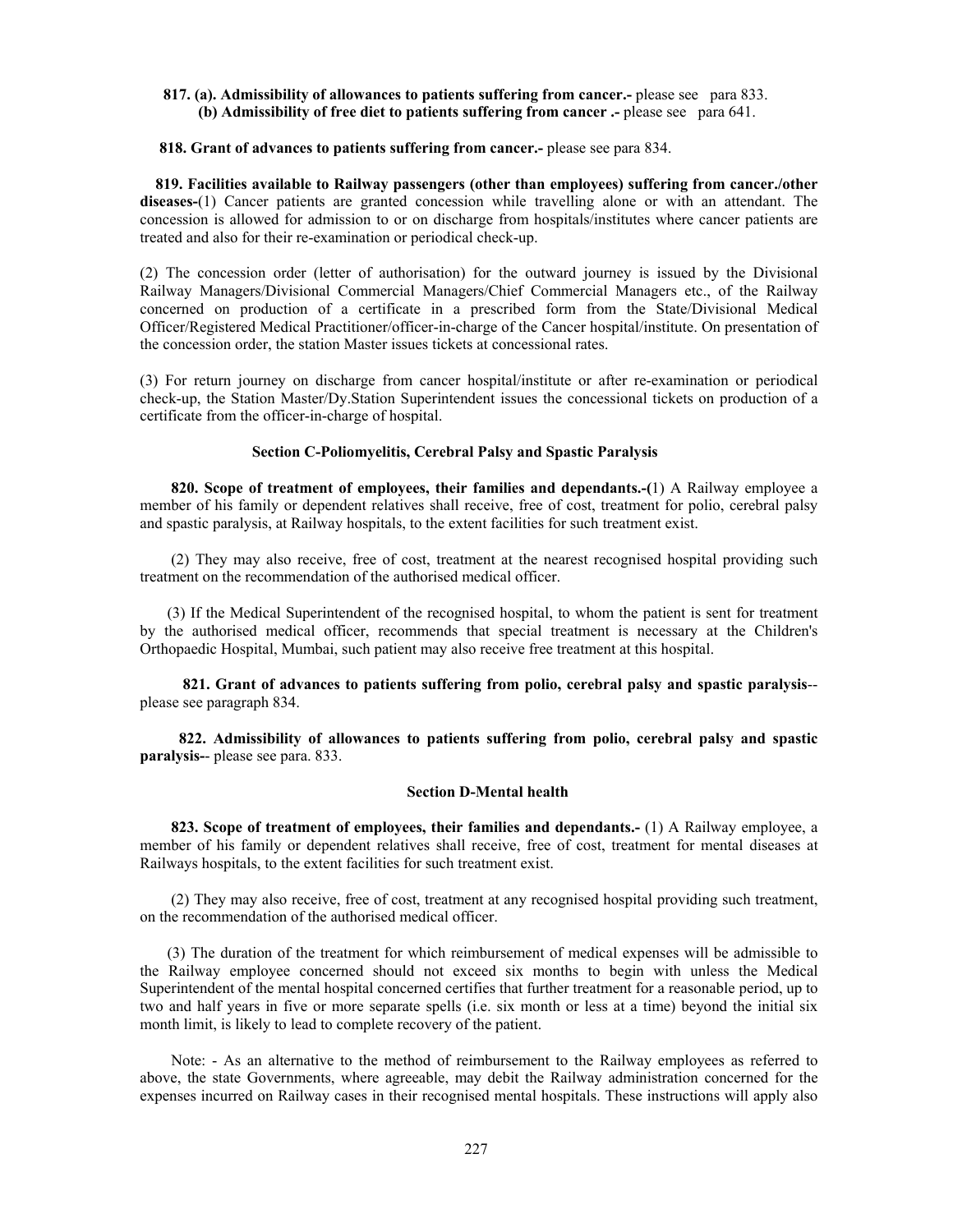to recognised non-government mental hospitals. In respect of items for which reimbursement is not allowed under the rules, it must be ensured that the charges are recovered by the institutions direct from the patients.

 (4) When a patient, who had been cured and discharged, has a relapse of the illness, he can be admitted afresh for six months. His stay may also be extended for a further reasonable period not exceeding six months, on the strength of a certificate given by the Medical Superintendent of the mental hospital concerned that there is reasonable prospect of complete recovery within this extended period.

 (5) When a patient, who had been discharged not as fully cured but improved, is re-admitted shortly after being discharged, say within six months, reimbursement should be allowed only if the Medical Superintendent of the mental hospital certifies that there is reasonable prospect of complete recovery within six months.

Note:- (i) the maximum total period of treatment at a mental hospital should not exceed one and a half years in the lifetime of a patient.

 (ii) There should be no time limit for outdoor treatment at a recognised mental hospital which may be allowed till such time as the medical authorities of the mental hospital advise otherwise.

 (Rule 643 R.I., Paragraph 1444 of the Indian Railway Establishment Manual and MOR's letters No. MH60ME 1/4/Medical dated 10 th march, 1961, No. 61/M & H/1/32 dated 4th September 1961, No. 62/H/1/53 dated 13th September, 1962, No . 67/H/1/11 dated 8th May, 1967, No. 67/H/1/33 dated 24th August, 1967 and 6th June 1968, No. 67/H/1/33 dated 1st January 1969 and No.71/H/1-2/2 dated 17th February 1972 ).

**824. Engagement of attendants.**- Attendant/attendants may be engaged when it is certified by the hospital authorities that the attendant/attendants was/were not engaged in lieu of special nursing. Reimbursement will be allowed in such cases.

(MOR's letter No. 61/M &H/1/32, dated 4th September 1961).

 **825. Capitation fees not allowed.-** Reimbursement of capitation fees, where levied in mental hospitals, is not admissible.

(Ministry of Railways' letter No. 61/M & H/1/32, dated 4th September 1961).

**826. Issue of passes to patients suffering from mental diseases.-** Please see paragraph 832.

 **827. (a) Admissibility of allowances to patients suffering from mental diseases:-** Please see paragraph 833

 **(b) Admissibility of free diet to patients suffering from mental diseases:-** Please see paragraph 641

#### **Section E- Diabetes**

 **828. Scope of treatment of employees, their families and dependent relatives.-(**1) A Railway employee, a member of his family or dependent relatives shall receive, free of cost, treatment for diabetes at Railway hospitals, health units, to the extent facilities for such treatment exist. The medicines and drugs necessary for this purpose will be stocked and supplied from Railway hospitals/health units as long as required to control the disease and/or the authorized medical officer considers necessary.

 (2) Medicines, drugs and injections are normally issued only on the authorisation of the authorized medical officer, but since diabetes is a disease which requires prolonged treatment, suitable procedure may be evolved by Railway administrations for supply of these medicines, drugs and injections to such cases, so that inconvenience to patients caused by frequent visits is avoided.

 (3) Where the treatment of diabetes includes administration of medicines and drugs through injections, this should not be taken as authorising the routine attendance of the authorised medical officer at the residence of the patient for the purpose.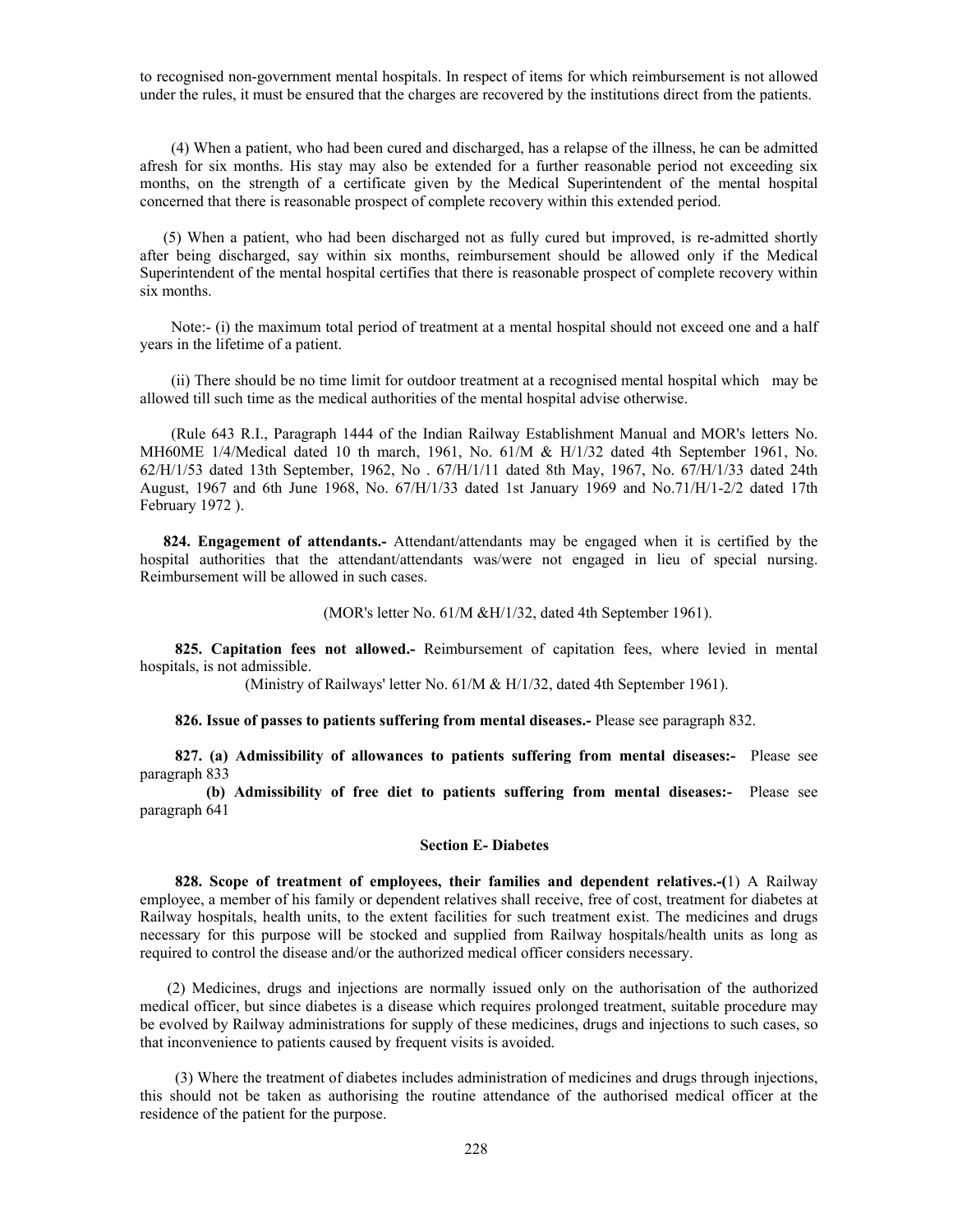(4) For injections prescribed in connection with the treatment of diabetes, only the vials will be supplied by the Railways. Syringes and injecting needles should be procured by the patients themselves and not supplied from the Railway stock.

 (5) As such medicines and drugs are supplied by the Railway hospitals and health units , the claims for reimbursement of expenses on this account are not to be entertained.

 (Ministry of Railways letters No. 66/H/1/33 dated 9th December 1968 and No. 64/H/1/26 dated 6th February 1969).

# Sections F- Leprosy

 **829. Scope of treatment of employees, their families and dependants:-(**1) A Railway employee, a member of his family or dependent relatives shall receive, free of cost, treatment for leprosy at Railway hospitals, to the extent facilities for such treatment exit.

 (2) They may also receive, free of cost, treatment for leprosy at the recognized hospital providing such treatment on the recommendation of the authorized medical officer.

#### **830. Admissibility of free diet to patients suffering from leprosy**.- please see paragraph 641.

 **831. Employment of persons in Railway services who had leprosy:-**Candidates who have been leprosy patients but have after treatment been confirmed by a leprosy specialist as non-infective and fit for work should be treated as fit for employment when they are examined for medical fitness by Railway doctors or by a railway medical board, as the case may be, if they are other wise fit. Confirmation of such an employee should be proceeded with only after two years of service. However, for a period of five years after initial appointment, such an employee should be medically examined annually to check that he continues to be fit.

 Note.- (i) Railway employees who were suffering from leprosy and whose services were terminated either because of the maximum limit of leave and extraordinary leave having been exceeded or because the medical officer could not recommend the grant of leave as there appeared to be no reasonable prospect of the employee's ever being fit to resume duty may be considered, on their being certified by a leprosy specialist as non-infective and fit for work, even in a permanent capacity in suitable posts for which they are considered fit other wise.

 (ii) When re-employed in permanent posts, they may be confirmed there in, out of turn, provided they were permanent before their previous service was terminated due to absence through sickness. If their previous service was only temporary, they may be confirmed as per their turn counting their previous services also for this purpose only.

 (iii) For purposes of fixation of pay of non-gazetted staff on re-employment, it should be fixed in such a way that, as far as possible, there is no sharp diminution in emoluments on their re-employment from what they were drawing at the time of their discharge from Railway service. The cases of re-employment in gazetted posts should be reported to the of Ministry Railways for orders.

 (Ministry of Railways' letters No. E50ME5/39/3 dated 19th March 1953, No. E56ME5/2-Medical dated 16th November 1956, No. E57ME5/7/Medical dated 7th March 1957, No. 79/H/6-4/39 dated 22nd July 1980 and No. 80/H/5/20 dated 12th August 1980).

#### **Section G- other general instructions relating to the diseases dealt with in sections A to F**

# **832. Issue of Special passes on medical grounds:-**

# I. Condition of Entitlement

Issued for journey from station nearest to the residence of a Railway servant where railway medical facilities for treatment of the railway servant or his family members are not available to a station where railway dispensary or hospital or sanatorium with the required facilities for treatment is located.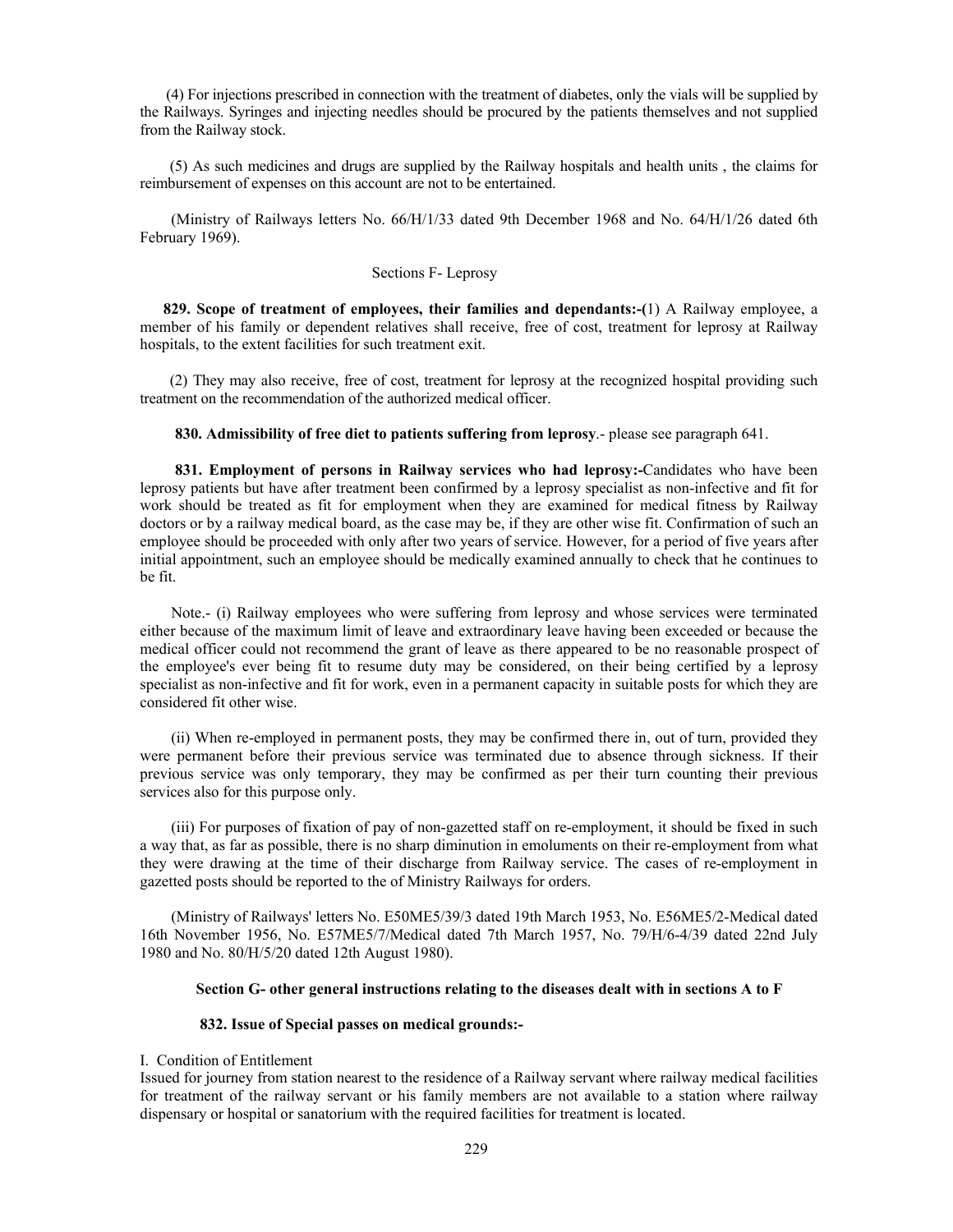II.. Entitlement / Facilities

1. Pass will ordinarily be issued for the class of entitlement of the railway servant on privilege account 2 (a). A higher class of pass may be issued at the discretion of the General Manager of the Railway Administration/Unit or Secretary, Railway Board for outward journey only to:

(i) a railway servant or his family members suffering from tuberculosis or cancer for travelling with one family member or dependent relative or a companion when no family member or dependent relative is included, on the recommendation of the Chief Medical Director of the Railway concerned. No attendant will be included.

(ii) a railway servant or his family member or dependent relative when the railway servant himself has arranged a bed in a sanatorium provided the Division Medical Officer of the Railway certifies that the Railway Administration could not arrange a bed and that treatment in that sanatorium/hospital is necessary.

(iii) a railway servant or his family member or dependent relative suffering from tuberculosis or cancer for travel from one sanatorium to another for further treatment, operation etc. provided that the concerned medical authorities certify that this is necessary and provided further that such recommendation of sanatorium/hospital authorities is accepted by the Chief Medical Director of the Railway. A family member or dependent relative may also be included if necessary.

2 (b). The grant of higher class pass and attendants on medical ground shall be regulated as under:

 (i) If the Medical Officer considers that patient should be accompanied by an attendant during travel for his journey to an outside station for treatment the inclusion of the attendant in the Railway pass shall be regulated as under:-

- ii) One attendant may be allowed if the patient is bed-ridden and is unable to sit up, on the recommendation of the Medical Officer in-charge of the hospital/health units/polyclinic.
- iii) If the patient is in big plaster where one attendant can not lift the patient, two attendants in the same class on the recommendation of the Medical Officer may be provided.
- iv) In cases where the patient is in coma/shock/stupor due to any cause (irrespective of T.B./cancer) such as head injury etc. a higher class pass along with an attendant in the same class may be given on the recommendation of the Medical Officer.

 Provided that the facility of an attendant shall be available only when no other family member is accompanying the patient. Such passes where an attendant has been allowed should, therefore, be restricted to the patient and the attendant only.

 Provided further that higher class passes shall be allowed only for outward journey while proceeding for treatment to an outside station. After the patient recovers, the return journey pass shall be issued for the class to which the patient is entitled. Where an attendant was allowed to accompany the patient, he shall be issued second class pass for the return journey.

3(i) In case, higher class pass to the Railway employee for his return journey has also been considered necessary, specific recommendation of the CMD of the Railway in whose jurisdiction of the hospital is located shall be necessary.

ii) Pass for the return journey of the entitled class or higher class as the case may be shall be issued on the recommendation of the CMD by the Railway in whose jurisdiction the hospital is located. To facilitate issue of pass by that Railway, stamped endorsement authorising that Railway for issue of the medical passes may be made on the pass when it is issued for outside journey.

4. In case where a Railway servant falls seriously ill outside the Zonal Railway on which he is working and is referred to a hospital located on another station for specialised treatment by the Railway Medical Officer, he may be given a special pass available from that place to the location of the hospital/ dispensary to which he has been referred and back to the same place. The concerned Medical Officer recommending the grant of the pass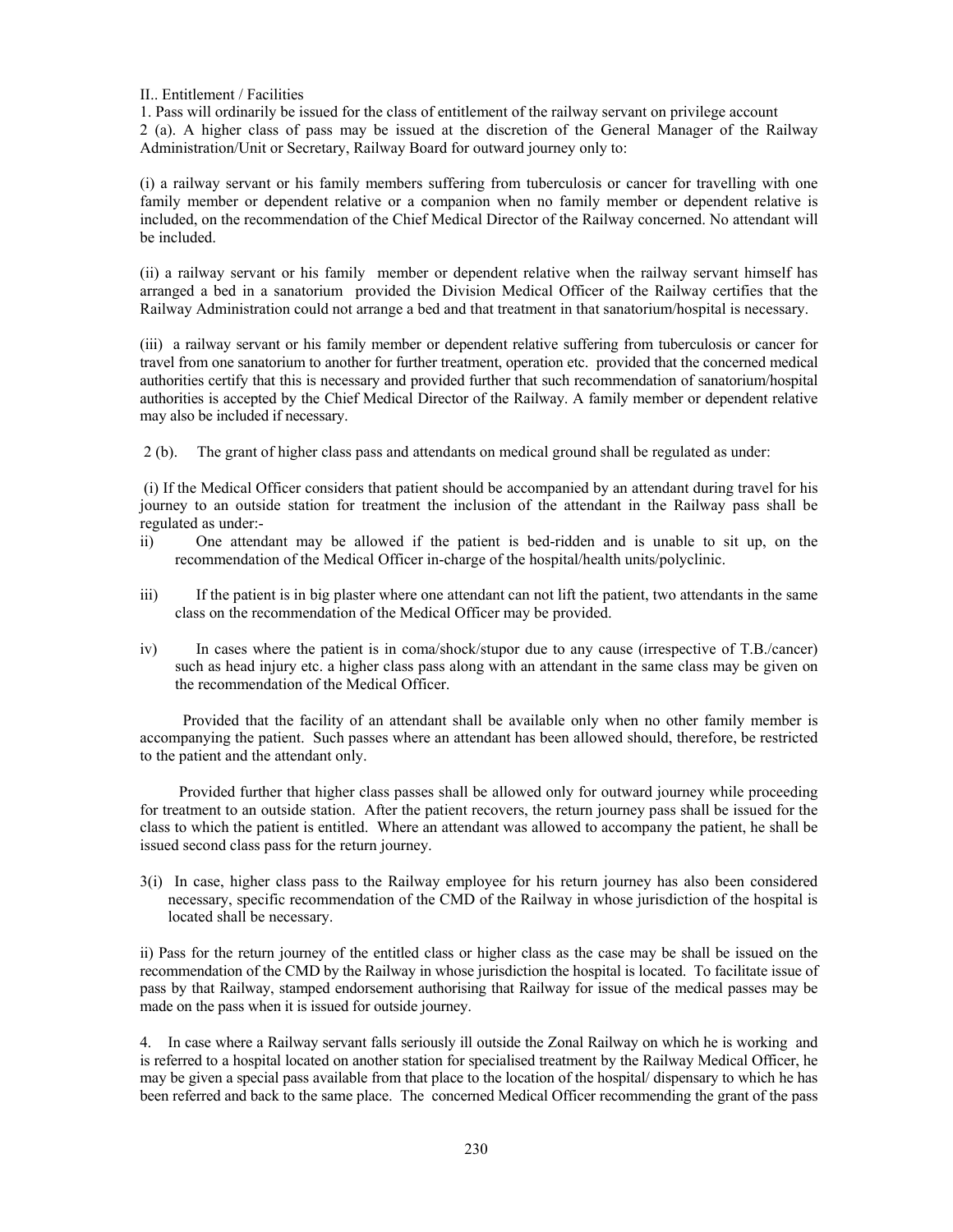shall report the facts of the case to the controlling CMD of the employee indicating clearly reasons that necessitated treatment at an outside station in support of his recommendation for issue of Special pass.

 The Medical Officers recommending the issue of pass on medical grounds shall submit a monthly statement to the concerned CMD indicating the circumstances of each case and the reasons for recommending such passes. CMD should ensure that the recommendations of the Medical Officers for issue of passes were in accordance with the guidelines of these orders.

(Railway Servants (Pass Rules), 1986  $2<sup>nd</sup>$  edition 1993 – Schedule VII (Special Passes)

# **833. Admissibility of allowances to patients suffering form tuberculosis, cancer, polio, cerebral palsy, spastic paralysis or mental diseases.-**

 (1) A Railway employee suffering from tuberculosis, cancer, polio, cerebral palsy or spastic paralysis, who is sent to a medical institution for treatment, on the advice of authorised medical officer, shall be entitled to travelling allowance as for a journey on tour to and from the place of treatment, but no daily allowance shall be admissible for any halts.

 (2) A Railway employee suffering from mental diseases, who is sent to a recognized mental hospital for treatment on the advice of the authorized medical officer, shall be entitled, for only the road portion of the journey, to the actual cost of transit not exceeding half the mileage allowance calculated for the road journey. No daily allowance shall be admissible for any halts.

 (3) If the authorized medical officer certifies in writing that in the case of a Railway employee or a member of his family or dependent relatives suffering from tuberculosis, cancer, polio, cerebral palsy or spastic paralysis, it is unsafe for the patient to travel unattended and that it is necessary for an attendant to accompany the patient to the place of treatment, an attendant may be allowed to be deemed to have been travelling on duty and may draw travelling allowance for the outward and inward journeys as for a journey on tour, and (b) if not a Railway employee, may be allowed the actual expenditure incurred for road journeys not exceeding the mileage allowance which would have been admissible to the Railways employee himself.

Note:- (i) No cost of conveyance of personal effects may be allowed.

 (ii) Daily allowance may be allowed for journeys undertaken after completion of treatment for periodical check-ups at the nearest institution where the patient had received treatment on the advice of the authorized medical officer as also on the advice of the authorities of the said institution.

 (4) If the authorised medical officer certifies in writing it is unsafe for a patient suffering from mental disease to travel unattended and that an attendant is necessary to accompany him to the place of treatment, the attendant shall be entitled, for only the road portion of the journey, to the actual cost of the transit not exceeding half the mileage allowance, admissible to the Railway employee concerned, calculated for the journey. This will cover journeys not only to the nearest Railway station but also journeys by road to the hospital concerned. No daily allowance shall be admissible for any halts.

 Note:- The outward journey should be deemed to have commenced from the headquarters of the Railway employee or from the place from which the patient actually travels, which ever is nearer, to the place of treatment. Likewise, the return journey will be deemed to have ended at the headquarters or at the place to which the patient actually travels, whichever is nearer.

 (Rule 323 (1)-R. I and Ministry of Railways; letters No. E56ME5/96/Medical dated 3rd August 1956 and No. MH58ME1/20/Medical dated 13th May 1959).

 **834. Grant of advances to patients suffering from cancer, polio, cerebral palsy or spastic paralysis:-** Advances may be granted to low paid Railway employees who find it difficult to make initial payment of hospital bills, etc. from their private resources in cases of treatment for cancer, polio, cerebral palsy or spastic paralysis, on the terms and conditions mentioned below-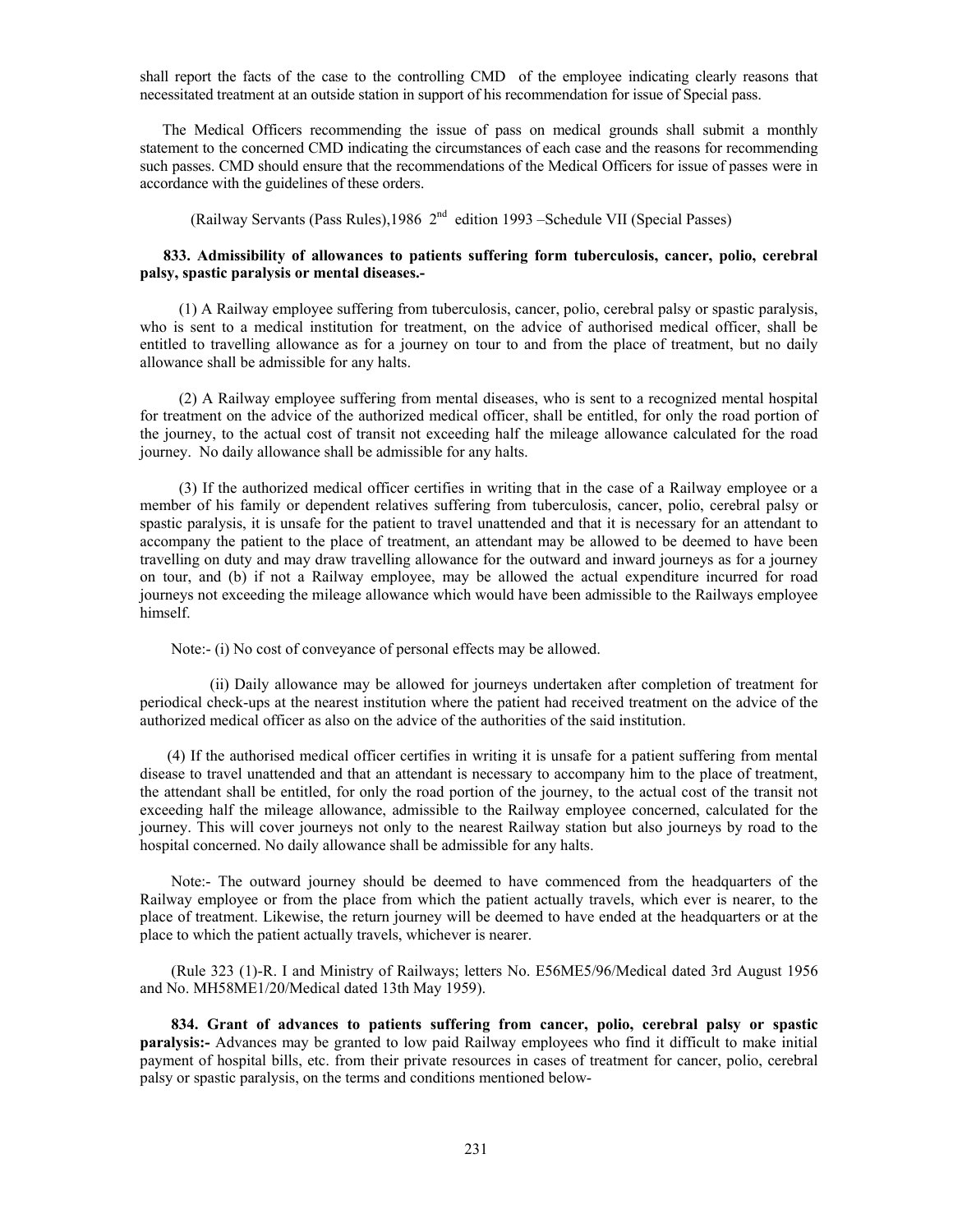(i) The advance would be admissible only is cases where the Railway employee or a member of his family or dependent relatives is being treated as an in-patient in one of the recognized hospitals. The advance should not be allowed in case where treatment is being obtained at the residence of the Railway employee or at the consulting room of the authorized medical officer or as an out-patient at a hospital.

 (ii) The application for an advance should be supported by a certificate from the medical officer in-charge that the patient is being treated as an in-patient in the hospital; such a certificate should also indicate the probable duration of stay of the patient in the hospital and the anticipated cost of treatment which would otherwise be reimbursible under the rules and be also countersigned by the authorized medical officer.

(ii) Not more than one advance should be granted in respect of the same illness.

 (iv) An advance under these rules will be admissible only to the eligible Railway employees. The amount of advance will be as per extant rules prevailing at the time of application.

 (v) The amount of the advance shall be adjusted against the subsequent claim for reimbursement of the expenditure as admissible under the rules and the balance, if any, recovered from the pay of the Railway employee concerned in two equal monthly installments after the discharge of the patient from the hospital.

 (vi) In the cases of temporary employees, the grant of an advance under these rules would be subject to the production of surety from a permanent Railway employee not covered by the payment of Wages Act.

 (Ministry of Railways' decision below Rule 642-R.I and Ministry of Railways' No. E56ME5/98/Medical dated 3rd August 1956, No. 65/H/4/2, dated 10th February 1966 and No. 77/H/8/9 dated 30th June 1980.)